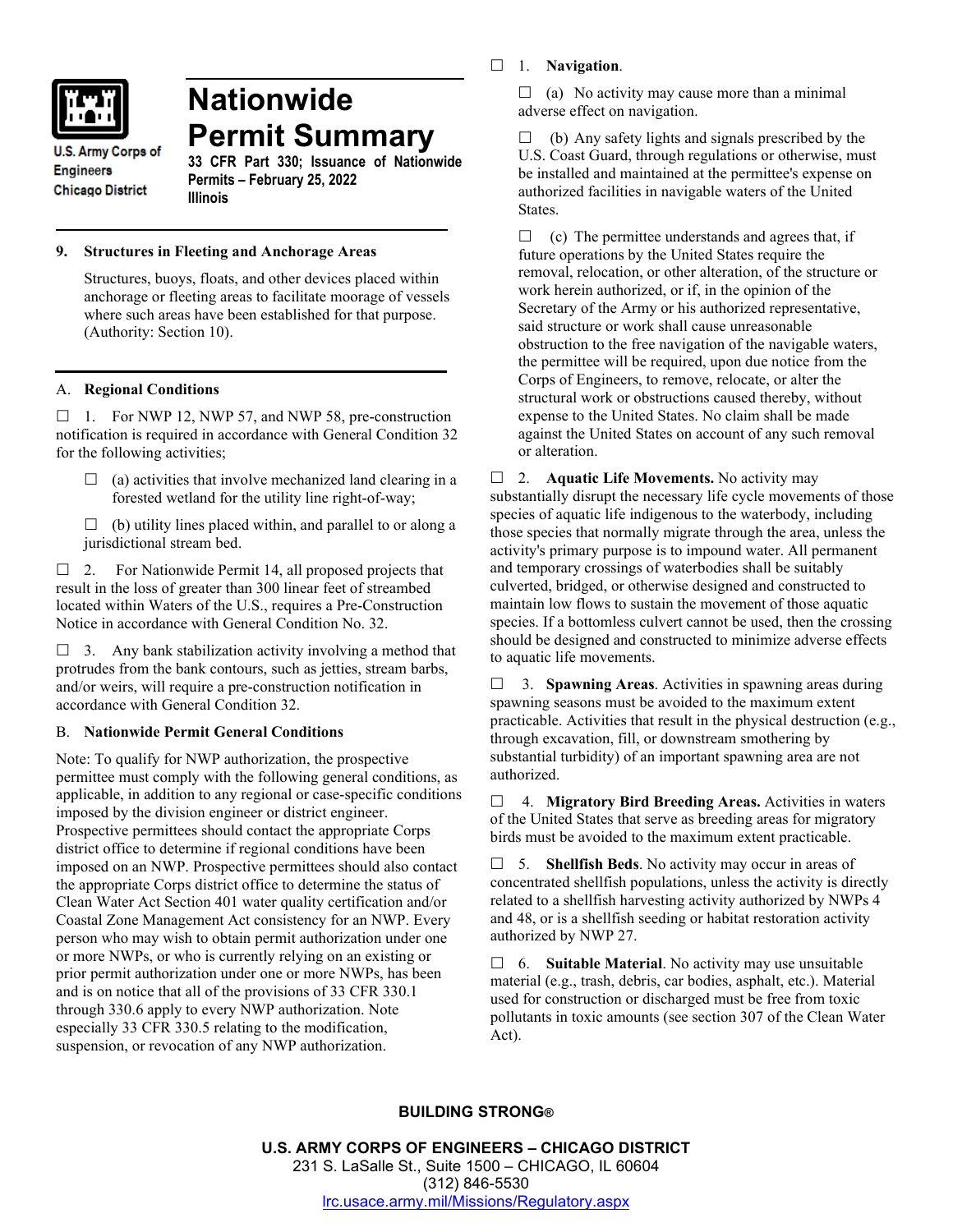7. **Water Supply Intakes**. No activity may occur in the proximity of a public water supply intake, except where the activity is for the repair or improvement of public water supply intake structures or adjacent bank stabilization.

 8. **Adverse Effects from Impoundments**. If the activity creates an impoundment of water, adverse effects to the aquatic system due to accelerating the passage of water, and/or restricting its flow must be minimized to the maximum extent practicable.

 9. **Management of Water Flows**. To the maximum extent practicable, the pre-construction course, condition, capacity, and location of open waters must be maintained for each activity, including stream channelization, storm water management activities, and temporary and permanent road crossings, except as provided below. The activity must be constructed to withstand expected high flows. The activity must not restrict or impede the passage of normal or high flows, unless the primary purpose of the activity is to impound water or manage high flows. The activity may alter the pre-construction course, condition, capacity, and location of open waters if it benefits the aquatic environment (e.g., stream restoration or relocation activities).

 10. **Fills Within 100-Year Floodplains**. The activity must comply with applicable FEMA-approved state or local floodplain management requirements.

□ 11. **Equipment**. Heavy equipment working in wetlands or mudflats must be placed on mats, or other measures must be taken to minimize soil disturbance.

 12. **Soil Erosion and Sediment Controls**. Appropriate soil erosion and sediment controls must be used and maintained in effective operating condition during construction, and all exposed soil and other fills, as well as any work below the ordinary high water mark or high tide line, must be permanently stabilized at the earliest practicable date. Permittees are encouraged to perform work within waters of the United States during periods of low-flow or no-flow, or during low tides.

 13. **Removal of Temporary Fills**. Temporary structures must be removed, to the maximum extent practicable, after their use has been discontinued. Temporary fills must be removed in their entirety and the affected areas returned to pre-construction elevations. The affected areas must be revegetated, as appropriate.

 14. **Proper Maintenance**. Any authorized structure or fill shall be properly maintained, including maintenance to ensure public safety and compliance with applicable NWP general conditions, as well as any activity-specific conditions added by the district engineer to an NWP authorization.

 15. **Single and Complete Project**. The activity must be a single and complete project. The same NWP cannot be used more than once for the same single and complete project.

## 16. **Wild and Scenic Rivers**.

 $\Box$  (a) No NWP activity may occur in a component of the National Wild and Scenic River System, or in a river officially designated by Congress as a "study river" for possible inclusion in the system while the river is in an official study status, unless the appropriate Federal agency with direct management responsibility for such river, has determined in writing that the proposed activity will not

adversely affect the Wild and Scenic River designation or study status.

 $\Box$  (b) If a proposed NWP activity will occur in a component of the National Wild and Scenic River System, or in a river officially designated by Congress as a "study river" for possible inclusion in the system while the river is in an official study status, the permittee must submit a preconstruction notification (see general condition 32). The district engineer will coordinate the PCN with the Federal agency with direct management responsibility for that river. Permittees shall not begin the NWP activity until notified by the district engineer that the Federal agency with direct management responsibility for that river has determined in writing that the proposed NWP activity will not adversely affect the Wild and Scenic River designation or study status.

 $\Box$  (c) Information on Wild and Scenic Rivers may be obtained from the appropriate Federal land management agency responsible for the designated Wild and Scenic River or study river (e.g., National Park Service, U.S. Forest Service, Bureau of Land Management, U.S. Fish and Wildlife Service). Information on these rivers is also available at: http://www.rivers.gov/.

 17. **Tribal Rights**. No activity or its operation may impair reserved tribal rights, including, but not limited to, reserved water rights and treaty fishing and hunting rights.

## 18. **Endangered Species**.

 $\Box$  (a) No activity is authorized under any NWP which is likely to directly or indirectly jeopardize the continued existence of a threatened or endangered species or a species proposed for such designation, as identified under the Federal Endangered Species Act (ESA), or which will directly or indirectly destroy or adversely modify the critical habitat of such species. No activity is authorized under any NWP which "may affect" a listed species or critical habitat, unless ESA section 7 consultation addressing the consequences of the proposed activity on listed species or critical habitat has been completed. See 50 CFR 402.02 for the definition of "effects of the action" for the purposes of ESA section 7 consultation, as well as 50 CFR 402.17, which provides further explanation under ESA section 7 regarding "activities that are reasonably certain to occur" and "consequences caused by the proposed action."

 $\Box$  (b) Federal agencies should follow their own procedures for complying with the requirements of the ESA (see 33 CFR 330.4 $(f)(1)$ ). If pre-construction notification is required for the proposed activity, the Federal permittee must provide the district engineer with the appropriate documentation to demonstrate compliance with those requirements. The district engineer will verify that the appropriate documentation has been submitted. If the appropriate documentation has not been submitted, additional ESA section 7 consultation may be necessary for the activity and the respective federal agency would be responsible for fulfilling its obligation under section 7 of the ESA.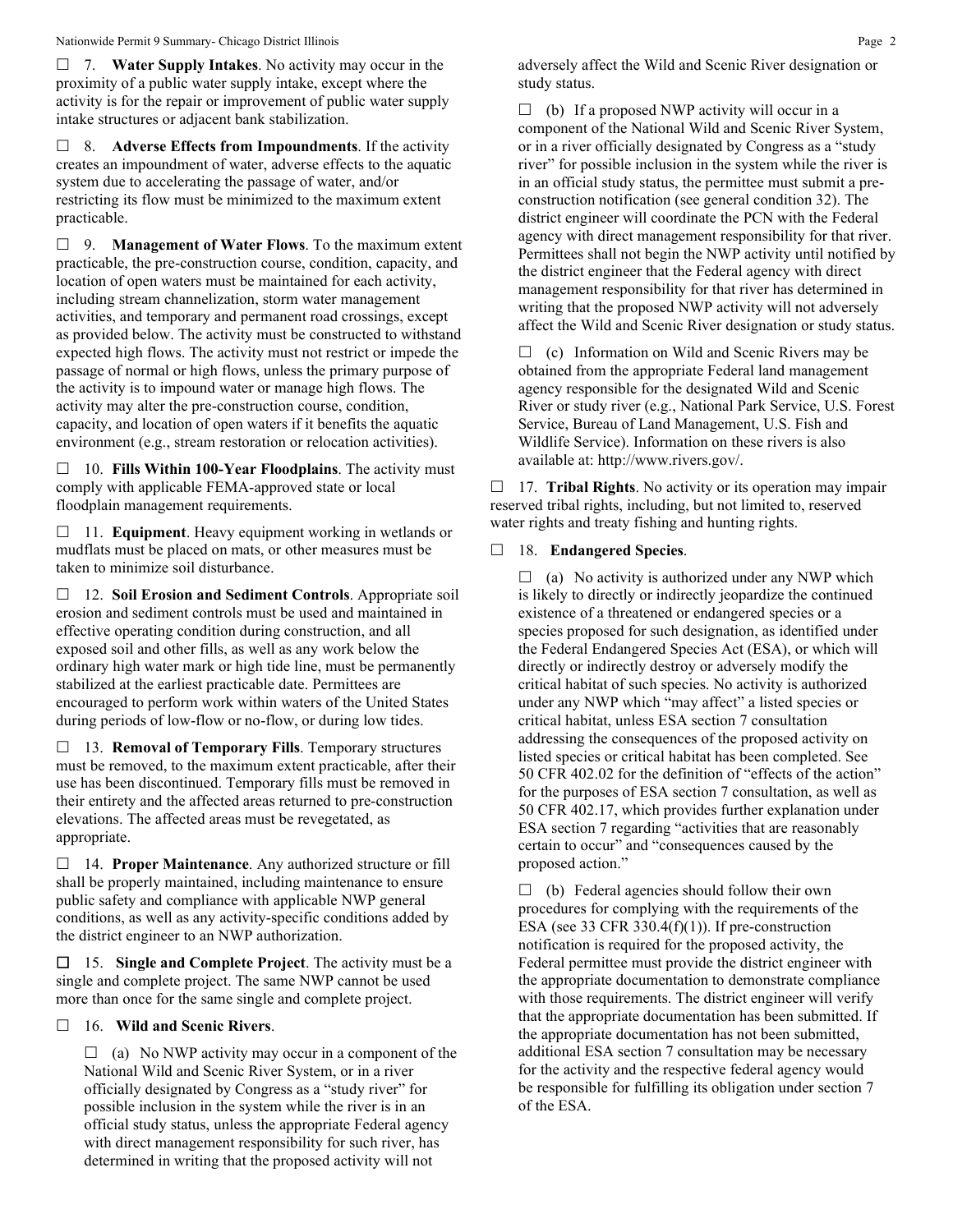$\Box$  (c) Non-federal permittees must submit a preconstruction notification to the district engineer if any listed species (or species proposed for listing) or designated critical habitat (or critical habitat proposed such designation) might be affected or is in the vicinity of the activity, or if the activity is located in designated critical habitat or critical habitat proposed for such designation, and shall not begin work on the activity until notified by the district engineer that the requirements of the ESA have been satisfied and that the activity is authorized. For activities that might affect Federally-listed endangered or threatened species (or species proposed for listing) or designated critical habitat (or critical habitat proposed for such designation), the pre-construction notification must include the name(s) of the endangered or threatened species (or species proposed for listing) that might be affected by the proposed activity or that utilize the designated critical habitat (or critical habitat proposed for such designation) that might be affected by the proposed activity. The district engineer will determine whether the proposed activity "may affect" or will have "no effect" to listed species and designated critical habitat and will notify the non-Federal applicant of the Corps' determination within 45 days of receipt of a complete preconstruction notification. For activities where the non-Federal applicant has identified listed species (or species proposed for listing) or designated critical habitat (or critical habitat proposed for such designation) that might be affected or is in the vicinity of the activity, and has so notified the Corps, the applicant shall not begin work until the Corps has provided notification that the proposed activity will have "no effect" on listed species (or species proposed for listing or designated critical habitat (or critical habitat proposed for such designation), or until ESA section 7 consultation or conference has been completed. If the non-Federal applicant has not heard back from the Corps within 45 days, the applicant must still wait for notification from the Corps.

 $\Box$  (d) As a result of formal or informal consultation with the FWS or NMFS the district engineer may add species-specific permit conditions to the NWPs.

 $\Box$  (e) Authorization of an activity by an NWP does not authorize the "take" of a threatened or endangered species as defined under the ESA. In the absence of separate authorization (e.g., an ESA Section 10 Permit, a Biological Opinion with "incidental take" provisions, etc.) from the FWS or the NMFS, the Endangered Species Act prohibits any person subject to the jurisdiction of the United States to take a listed species, where "take" means to harass, harm, pursue, hunt, shoot, wound, kill, trap, capture, or collect, or to attempt to engage in any such conduct. The word "harm" in the definition of "take" means an act which actually kills or injures wildlife. Such an act may include significant habitat modification or degradation where it actually kills or injures wildlife by significantly impairing essential behavioral patterns, including breeding, feeding or sheltering.

 $\Box$  (f) If the non-federal permittee has a valid ESA section  $10(a)(1)(B)$  incidental take permit with an approved Habitat Conservation Plan for a project or a group of projects that includes the proposed NWP

activity, the non-federal applicant should provide a copy of that ESA section  $10(a)(1)(B)$  permit with the PCN required by paragraph (c) of this general condition. The district engineer will coordinate with the agency that issued the ESA section  $10(a)(1)(B)$  permit to determine whether the proposed NWP activity and the associated incidental take were considered in the internal ESA section 7 consultation conducted for the ESA section  $10(a)(1)(B)$  permit. If that coordination results in concurrence from the agency that the proposed NWP activity and the associated incidental take were considered in the internal ESA section 7 consultation for the ESA section  $10(a)(1)(B)$  permit, the district engineer does not need to conduct a separate ESA section 7 consultation for the proposed NWP activity. The district engineer will notify the non-federal applicant within 45 days of receipt of a complete pre-construction notification whether the ESA section  $10(a)(1)(B)$  permit covers the proposed NWP activity or whether additional ESA section 7 consultation is required.

 $\Box$  (g) Information on the location of threatened and endangered species and their critical habitat can be obtained directly from the offices of the FWS and NMFS or their world wide web pages at http://www.fws.gov/ or http://www.fws.gov/ipac and

http://www.nmfs.noaa.gov/pr/species/esa/ respectively.

 19. **Migratory Birds and Bald and Golden Eagles**. The permittee is responsible for ensuring that an action authorized by NWP complies with the Migratory Bird Treaty Act and the Bald and Golden Eagle Protection Act. The permittee is responsible for contacting the appropriate local office of the U.S. Fish and Wildlife Service to determine what measures, if any, are necessary or appropriate to reduce adverse effects to migratory birds or eagles, including whether "incidental take" permits are necessary and available under the Migratory Bird Treaty Act or Bald and Golden Eagle Protection Act for a particular activity.

#### 20. **Historic Properties**.

 $\Box$  (a) No activity is authorized under any NWP which may have the potential to cause effects to properties listed, or eligible for listing, in the National Register of Historic Places until the requirements of Section 106 of the National Historic Preservation Act (NHPA) have been satisfied.

 $\Box$  (b) Federal permittees should follow their own procedures for complying with the requirements of section 106 of the National Historic Preservation Act (see 33 CFR 330.4 $(g)(1)$ ). If pre-construction notification is required for the proposed NWP activity, the Federal permittee must provide the district engineer with the appropriate documentation to demonstrate compliance with those requirements. The district engineer will verify that the appropriate documentation has been submitted. If the appropriate documentation is not submitted, then additional consultation under section 106 may be necessary. The respective federal agency is responsible for fulfilling its obligation to comply with section 106.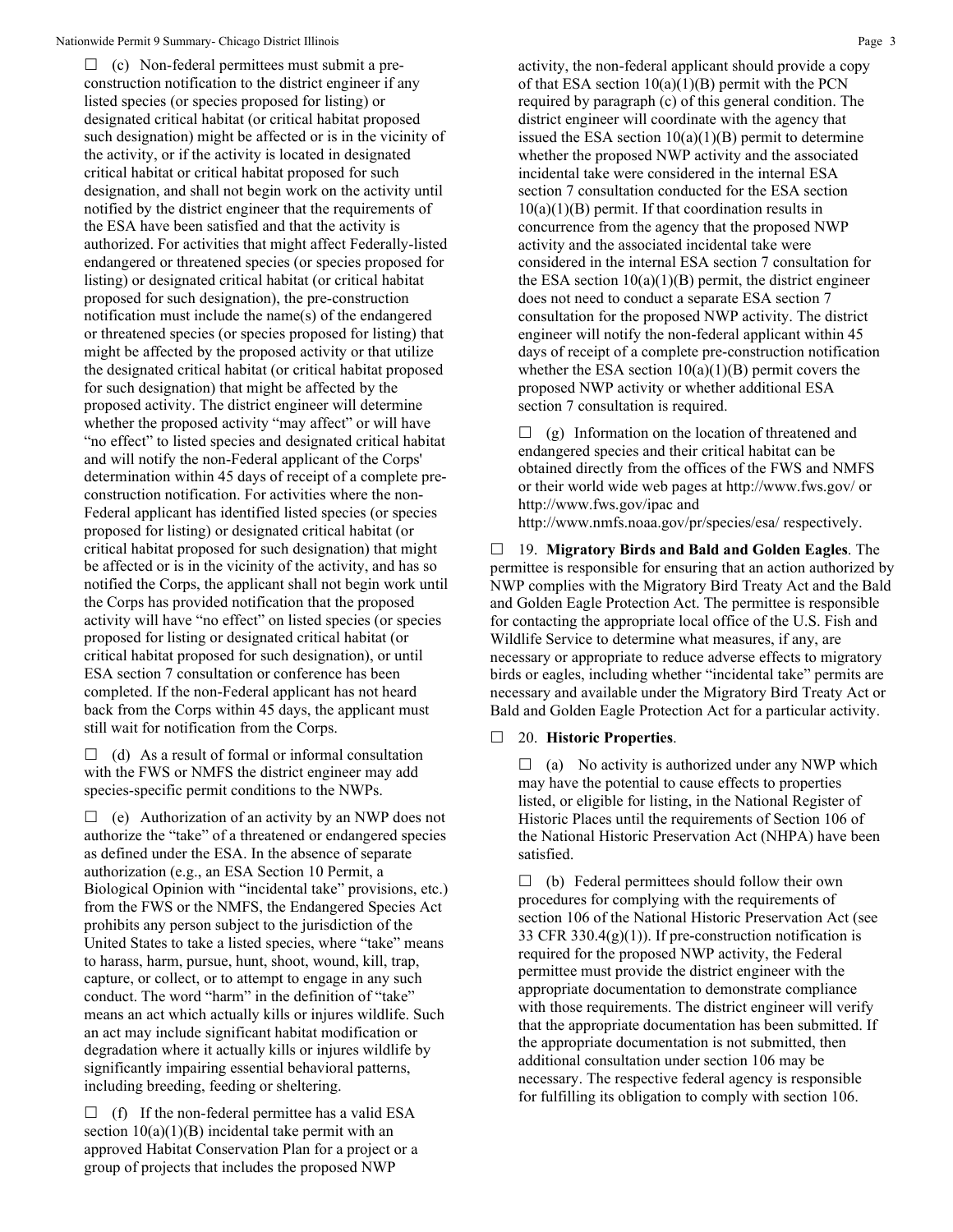$\Box$  (c) Non-federal permittees must submit a preconstruction notification to the district engineer if the NWP activity might have the potential to cause effects to any historic properties listed on, determined to be eligible for listing on, or potentially eligible for listing on the National Register of Historic Places, including previously unidentified properties. For such activities, the preconstruction notification must state which historic properties might have the potential to be affected by the proposed NWP activity or include a vicinity map indicating the location of the historic properties or the potential for the presence of historic properties. Assistance regarding information on the location of, or potential for, the presence of historic properties can be sought from the State Historic Preservation Officer, Tribal Historic Preservation Officer, or designated tribal representative, as appropriate, and the National Register of Historic Places (see 33 CFR 330.4(g)). When reviewing pre-construction notifications, district engineers will comply with the current procedures for addressing the requirements of section 106 of the National Historic Preservation Act. The district engineer shall make a reasonable and good faith effort to carry out appropriate identification efforts commensurate with potential impacts, which may include background research, consultation, oral history interviews, sample field investigation, and/or field survey. Based on the information submitted in the PCN and these identification efforts, the district engineer shall determine whether the proposed NWP activity has the potential to cause effects on the historic properties. Section 106 consultation is not required when the district engineer determines that the activity does not have the potential to cause effects on historic properties (see 36 CFR 800.3(a)). Section 106 consultation is required when the district engineer determines that the activity has the potential to cause effects on historic properties. The district engineer will conduct consultation with consulting parties identified under 36 CFR 800.2(c) when he or she makes any of the following effect determinations for the purposes of section 106 of the NHPA: No historic properties affected, no adverse effect, or adverse effect.

 $\Box$  (d) Where the non-Federal applicant has identified historic properties on which the proposed NWP activity might have the potential to cause effects and has so notified the Corps, the non-Federal applicant shall not begin the activity until notified by the district engineer either that the activity has no potential to cause effects to historic properties or that NHPA section 106 consultation has been completed. For non-federal permittees, the district engineer will notify the prospective permittee within 45 days of receipt of a complete pre-construction notification whether NHPA section 106 consultation is required. If NHPA section 106 consultation is required, the district engineer will notify the non-Federal applicant that he or she cannot begin the activity until section 106 consultation is completed. If the non-Federal applicant has not heard back from the Corps within 45 days, the applicant must still wait for notification from the Corps.

 $\Box$  (e) Prospective permittees should be aware that section 110k of the NHPA (54 U.S.C. 306113) prevents the Corps from granting a permit or other assistance to an applicant who, with intent to avoid the requirements of section 106 of the NHPA, has intentionally significantly adversely affected a historic property to which the permit would relate, or having legal power to prevent it, allowed such significant adverse effect to occur, unless the Corps, after consultation with the Advisory Council on Historic Preservation (ACHP), determines that circumstances justify granting such assistance despite the adverse effect created or permitted by the applicant. If circumstances justify granting the assistance, the Corps is required to notify the ACHP and provide documentation specifying the circumstances, the degree of damage to the integrity of any historic properties affected, and proposed mitigation. This documentation must include any views obtained from the applicant, SHPO/THPO, appropriate Indian tribes if the undertaking occurs on or affects historic properties on tribal lands or affects properties of interest to those tribes, and other parties known to have a legitimate interest in the impacts to the permitted activity on historic properties.

 21. **Discovery of Previously Unknown Remains and Artifacts**. Permittees that discover any previously unknown historic, cultural or archeological remains and artifacts while accomplishing the activity authorized by NWP, they must immediately notify the district engineer of what they have found, and to the maximum extent practicable, avoid construction activities that may affect the remains and artifacts until the required coordination has been completed. The district engineer will initiate the Federal, Tribal, and state coordination required to determine if the items or remains warrant a recovery effort or if the site is eligible for listing in the National Register of Historic Places.

 22. **Designated Critical Resource Waters**. Critical resource waters include, NOAA-managed marine sanctuaries and marine monuments, and National Estuarine Research Reserves. The district engineer may designate, after notice and opportunity for public comment, additional waters officially designated by a state as having particular environmental or ecological significance, such as outstanding national resource waters or state natural heritage sites. The district engineer may also designate additional critical resource waters after notice and opportunity for public comment.

 $\Box$  (a) Discharges of dredged or fill material into waters of the United States are not authorized by NWPs 7, 12, 14, 16, 17, 21, 29, 31, 35, 39, 40, 42, 43, 44, 49, 50, 51, 52, 57, and 58 for any activity within, or directly affecting, critical resource waters, including wetlands adjacent to such waters.

 $\Box$  (b) For NWPs 3, 8, 10, 13, 15, 18, 19, 22, 23, 25, 27, 28, 30, 33, 34, 36, 37, 38, and 54, notification is required in accordance with general condition 32, for any activity proposed by permittees in the designated critical resource waters including wetlands adjacent to those waters. The district engineer may authorize activities under these NWPs only after she or he determines that the impacts to the critical resource waters will be no more than minimal.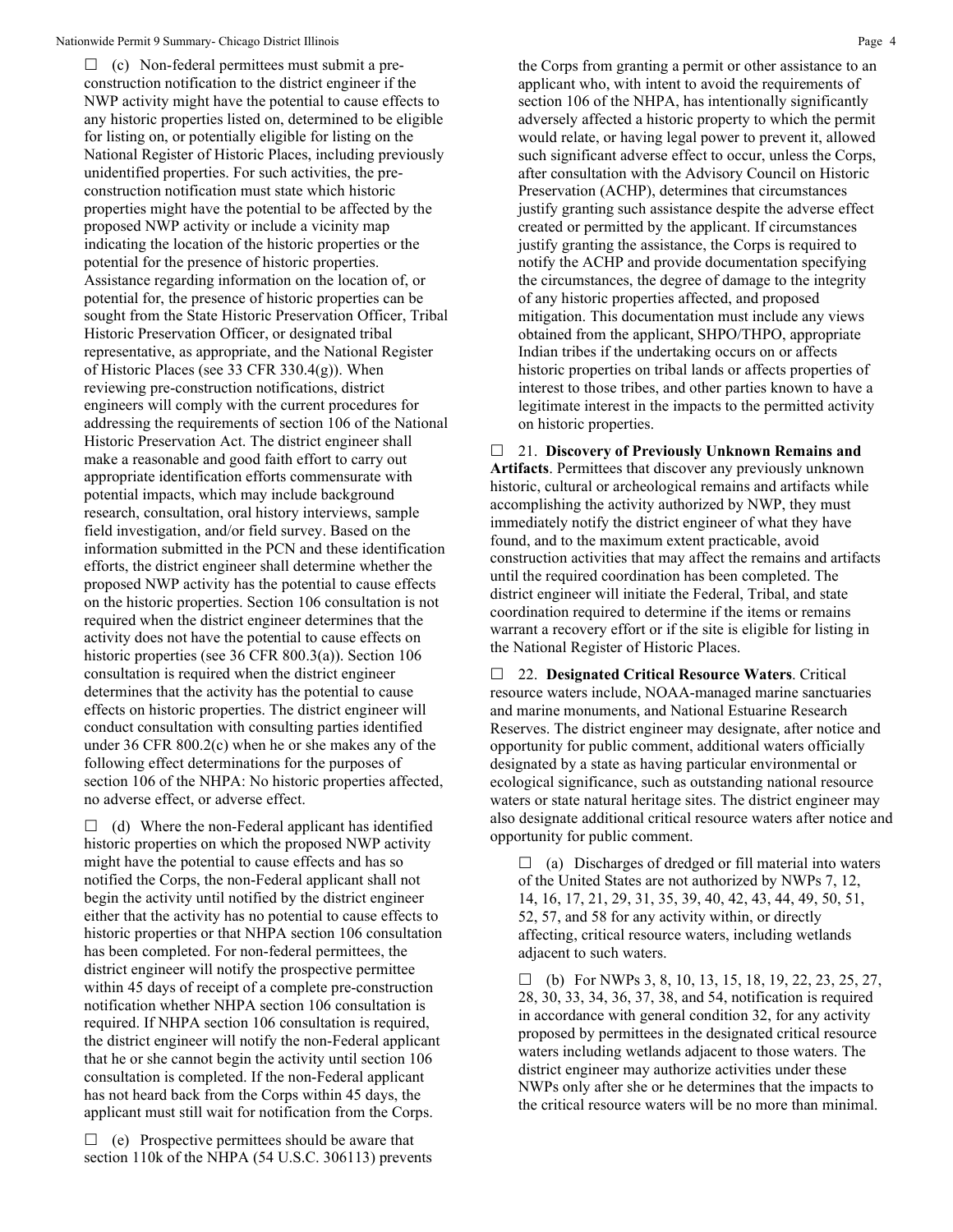#### Nationwide Permit 9 Summary- Chicago District Illinois **Page 5 Page 5**

 23. **Mitigation**. The district engineer will consider the following factors when determining appropriate and practicable mitigation necessary to ensure that the individual and cumulative adverse environmental effects are no more than minimal:

 $\Box$  (a) The activity must be designed and constructed to avoid and minimize adverse effects, both temporary and permanent, to waters of the United States to the maximum extent practicable at the project site (i.e., on site).

 $\Box$  (b) Mitigation in all its forms (avoiding, minimizing, rectifying, reducing, or compensating for resource losses) will be required to the extent necessary to ensure that the individual and cumulative adverse environmental effects are no more than minimal.

 $\Box$  (c) Compensatory mitigation at a minimum one-forone ratio will be required for all wetland losses that exceed 1/10-acre and require pre-construction notification, unless the district engineer determines in writing that either some other form of mitigation would be more environmentally appropriate or the adverse environmental effects of the proposed activity are no more than minimal, and provides an activity-specific waiver of this requirement. For wetland losses of 1/10 acre or less that require pre-construction notification, the district engineer may determine on a case-by-case basis that compensatory mitigation is required to ensure that the activity results in only minimal adverse environmental effects.

 $\Box$  (d) Compensatory mitigation at a minimum one-forone ratio will be required for all losses of stream bed that exceed 3/100-acre and require pre-construction notification, unless the district engineer determines in writing that either some other form of mitigation would be more environmentally appropriate or the adverse environmental effects of the proposed activity are no more than minimal, and provides an activity-specific waiver of this requirement.

This compensatory mitigation requirement may be satisfied through the restoration or enhancement of riparian areas next to streams in accordance with paragraph (e) of this general condition. For losses of stream bed of 3/100-acre or less that require preconstruction notification, the district engineer may determine on a case-by-case basis that compensatory mitigation is required to ensure that the activity results in only minimal adverse environmental effects. Compensatory mitigation for losses of streams should be provided, if practicable, through stream rehabilitation, enhancement, or preservation, since streams are difficultto-replace resources (see  $33 \text{ CFR } 332.3(e)(3)$ ).

 $\Box$  (e) Compensatory mitigation plans for NWP activities in or near streams or other open waters will normally include a requirement for the restoration or enhancement, maintenance, and legal protection (e.g., conservation easements) of riparian areas next to open waters. In some cases, the restoration or maintenance/protection of riparian areas may be the only compensatory mitigation required. If restoring riparian areas involves planting vegetation, only native species should be planted.

The width of the required riparian area will address documented water quality or aquatic habitat loss concerns. Normally, the riparian area will be 25 to 50 feet wide on each side of the stream, but the district engineer may require slightly wider riparian areas to address documented water quality or habitat loss concerns. If it is not possible to restore or maintain/protect a riparian area on both sides of a stream, or if the waterbody is a lake or coastal waters, then restoring or maintaining/protecting a riparian area along a single bank or shoreline may be sufficient.

Where both wetlands and open waters exist on the project site, the district engineer will determine the appropriate compensatory mitigation (e.g., riparian areas and/or wetlands compensation) based on what is best for the aquatic environment on a watershed basis. In cases where riparian areas are determined to be the most appropriate form of minimization or compensatory mitigation, the district engineer may waive or reduce the requirement to provide wetland compensatory mitigation for wetland losses.

 $\Box$  (f) Compensatory mitigation projects provided to offset losses of aquatic resources must comply with the applicable provisions of 33 CFR part 332.

 $\Box$  (1) The prospective permittee is responsible for proposing an appropriate compensatory mitigation option if compensatory mitigation is necessary to ensure that the activity results in no more than minimal adverse environmental effects. For the NWPs, the preferred mechanism for providing compensatory mitigation is mitigation bank credits or in-lieu fee program credits (see 33 CFR 332.3(b)(2) and (3)). However, if an appropriate number and type of mitigation bank or in-lieu credits are not available at the time the PCN is submitted to the district engineer, the district engineer may approve the use of permittee-responsible mitigation.

 $\Box$  (2) The amount of compensatory mitigation required by the district engineer must be sufficient to ensure that the authorized activity results in no more than minimal individual and cumulative adverse environmental effects (see 33 CFR 330.1(e)(3)). (See also 33 CFR 332.3(f).)

 $\Box$  (3) Since the likelihood of success is greater and the impacts to potentially valuable uplands are reduced, aquatic resource restoration should be the first compensatory mitigation option considered for permittee-responsible mitigation.

 $\Box$  (4) If permittee-responsible mitigation is the proposed option, the prospective permittee is responsible for submitting a mitigation plan. A conceptual or detailed mitigation plan may be used by the district engineer to make the decision on the NWP verification request, but a final mitigation plan that addresses the applicable requirements of 33 CFR  $332.4(c)(2)$  through (14) must be approved by the district engineer before the permittee begins work in waters of the United States,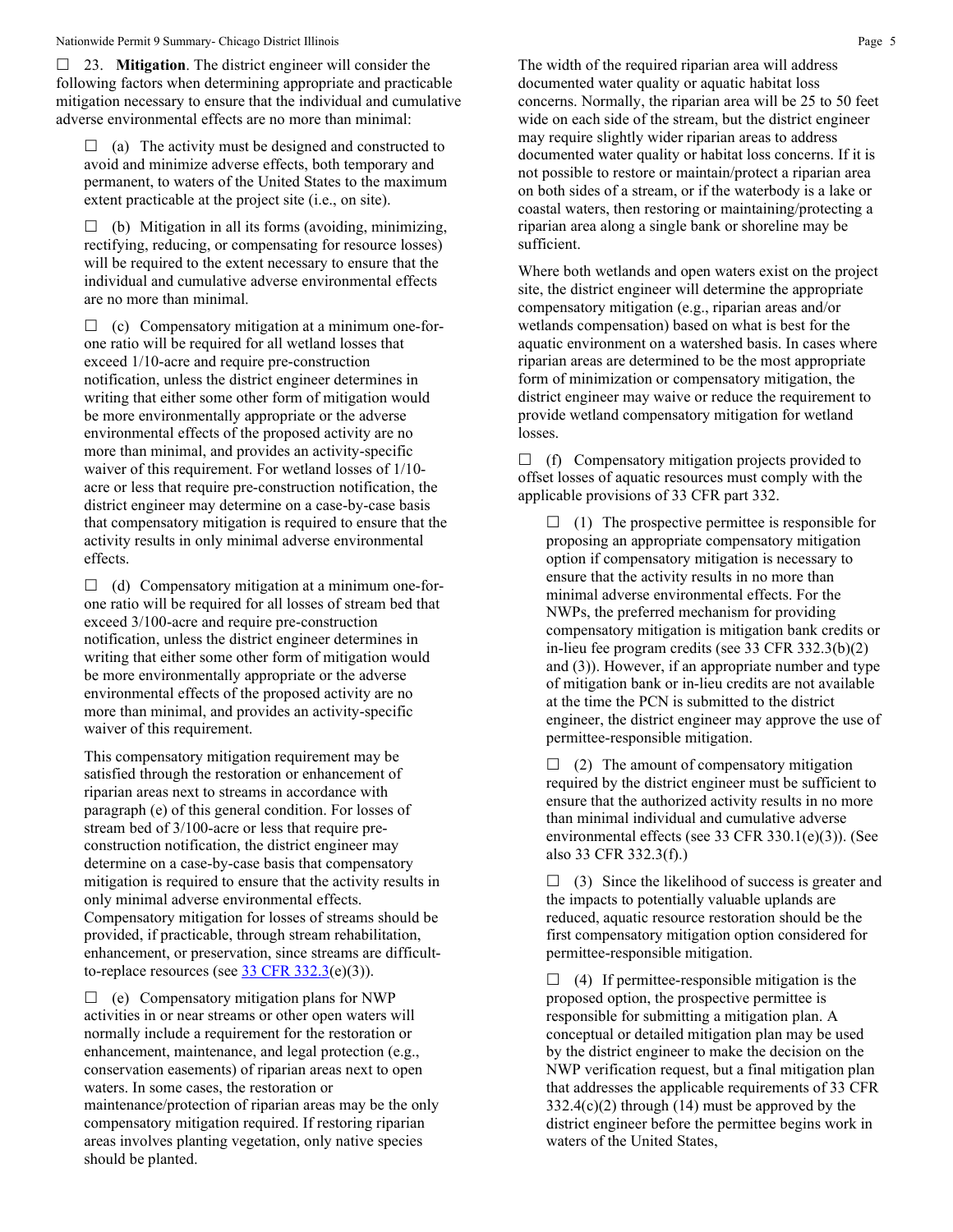unless the district engineer determines that prior approval of the final mitigation plan is not practicable or not necessary to ensure timely completion of the required compensatory mitigation (see 33 CFR  $332.3(k)(3)$ ).

 $\Box$  (5) If mitigation bank or in-lieu fee program credits are the proposed option, the mitigation plan needs to address only the baseline conditions at the impact site and the number of credits to be provided (see 33 CFR 332.4(c)(1)(ii)).

 $\Box$  (6) Compensatory mitigation requirements (e.g., resource type and amount to be provided as compensatory mitigation, site protection, ecological performance standards, monitoring requirements) may be addressed through conditions added to the NWP authorization, instead of components of a compensatory mitigation plan (see 33 CFR  $332.4(c)(1)(ii)$ .

 $\Box$  (g) Compensatory mitigation will not be used to increase the acreage losses allowed by the acreage limits of the NWPs. For example, if an NWP has an acreage limit of 1/2-acre, it cannot be used to authorize any NWP activity resulting in the loss of greater than 1/2-acre of waters of the United States, even if compensatory mitigation is provided that replaces or restores some of the lost waters. However, compensatory mitigation can and should be used, as necessary, to ensure that an NWP activity already meeting the established acreage limits also satisfies the no more than minimal impact requirement for the NWPs.

 $\Box$  (h) Permittees may propose the use of mitigation banks, in-lieu fee programs, or permittee-responsible mitigation. When developing a compensatory mitigation proposal, the permittee must consider appropriate and practicable options consistent with the framework at 33 CFR 332.3(b).

For activities resulting in the loss of marine or estuarine resources, permittee-responsible mitigation may be environmentally preferable if there are no mitigation banks or in-lieu fee programs in the area that have marine or estuarine credits available for sale or transfer to the permittee. For permittee-responsible mitigation, the special conditions of the NWP verification must clearly indicate the party or parties responsible for the implementation and performance of the compensatory mitigation project, and, if required, its long-term management.

 $\Box$  (i) Where certain functions and services of waters of the United States are permanently adversely affected by a regulated activity, such as discharges of dredged or fill material into waters of the United States that will convert a forested or scrub-shrub wetland to a herbaceous wetland in a permanently maintained utility line right-of-way, mitigation may be required to reduce the adverse environmental effects of the activity to the no more than minimal level.

 24**. Safety of Impoundment Structures**. To ensure that all impoundment structures are safely designed, the district engineer may require non-Federal applicants to demonstrate that the structures comply with established state dam safety criteria or have been designed by qualified persons. The district engineer may also require documentation that the design has been independently reviewed by similarly qualified persons, and appropriate modifications made to ensure safety.

#### 25**. Water Quality**.

 $\Box$  (a) Where the certifying authority (state, authorized tribe, or EPA, as appropriate) has not previously certified compliance of an NWP with CWA section 401, a CWA section 401 water quality certification for the proposed discharge must be obtained or waived (see 33 CFR  $330.4(c)$  $330.4(c)$ ). If the permittee cannot comply with all of the conditions of a water quality certification previously issued by certifying authority for the issuance of the NWP, then the permittee must obtain a water quality certification or waiver for the proposed discharge in order for the activity to be authorized by an NWP.

 $\Box$  (b) If the NWP activity requires pre-construction notification and the certifying authority has not previously certified compliance of an NWP with CWA section 401, the proposed discharge is not authorized by an NWP until water quality certification is obtained or waived. If the certifying authority issues a water quality certification for the proposed discharge, the permittee must submit a copy of the certification to the district engineer. The discharge is not authorized by an NWP until the district engineer has notified the permittee that the water quality certification requirement has been satisfied by the issuance of a water quality certification or a waiver.

 $\Box$  (c) The district engineer or certifying authority may require additional water quality management measures to ensure that the authorized activity does not result in more than minimal degradation of water quality.

 26**. Coastal Zone Management**. In coastal states where an NWP has not previously received a state coastal zone management consistency concurrence, an individual state coastal zone management consistency concurrence must be obtained, or a presumption of concurrence must occur (see 33 CFR 330.4(d)). If the permittee cannot comply with all of the conditions of a coastal zone management consistency concurrence previously issued by the state, then the permittee must obtain an individual coastal zone management consistency concurrence or presumption of concurrence in order for the activity to be authorized by NWP. The district engineer or a state may require additional measures to ensure that the authorized activity is consistent with state coastal zone management requirements.

 27**. Regional and Case-By-Case Conditions**. The activity must comply with any regional conditions that may have been added by the Division Engineer (see 33 CFR 330.4(e)) and with any case specific conditions added by the Corps or by the state, Indian Tribe, or U.S. EPA in its CWA section 401 Water Quality Certification, or by the state in its Coastal Zone Management Act consistency determination.

 28**. Use of Multiple Nationwide Permits**. The use of more than one NWP for a single and complete project is authorized, subject to the following restrictions: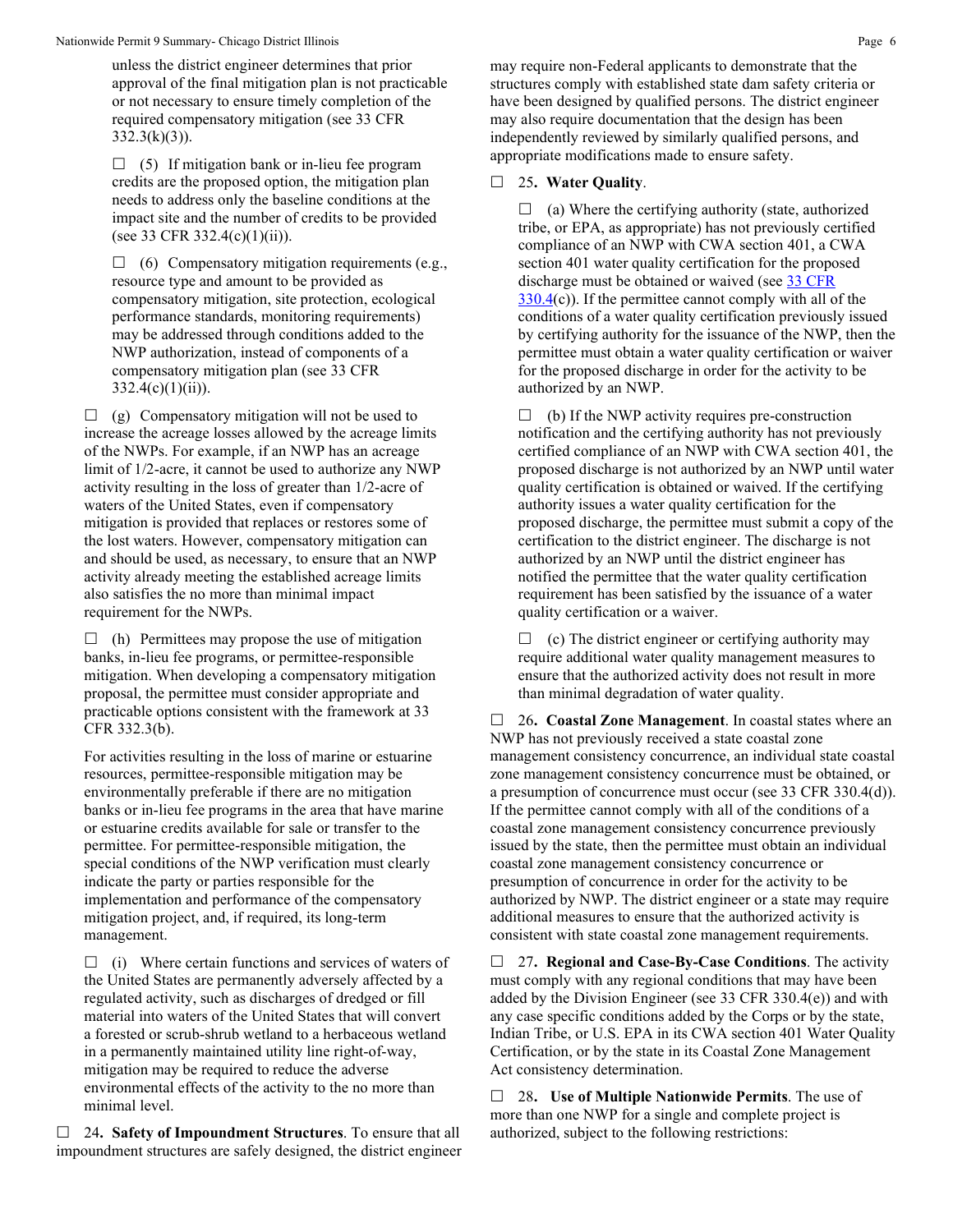$\Box$  (a) If only one of the NWPs used to authorize the single and complete project has a specified acreage limit, the acreage loss of waters of the United States cannot exceed the acreage limit of the NWP with the highest specified acreage limit. For example, if a road crossing over tidal waters is constructed under NWP 14, with associated bank stabilization authorized by NWP 13, the maximum acreage loss of waters of the United States for the total project cannot exceed 1/3-acre.

 $\Box$  (b) If one or more of the NWPs used to authorize the single and complete project has specified acreage limits, the acreage loss of waters of the United States authorized by those NWPs cannot exceed their respective specified acreage limits. For example, if a commercial development is constructed under NWP 39, and the single and complete project includes the filling of an upland ditch authorized by NWP 46, the maximum acreage loss of waters of the United States for the commercial development under NWP 39 cannot exceed 1/2-acre, and the total acreage loss of waters of United States due to the NWP 39 and 46 activities cannot exceed 1 acre.

 29**. Transfer of Nationwide Permit Verifications**. If the permittee sells the property associated with a nationwide permit verification, the permittee may transfer the nationwide permit verification to the new owner by submitting a letter to the appropriate Corps district office to validate the transfer. A copy of the nationwide permit verification must be attached to the letter, and the letter must contain the following statement and signature:

"When the structures or work authorized by this nationwide permit are still in existence at the time the property is transferred, the terms and conditions of this nationwide permit, including any special conditions, will continue to be binding on the new owner(s) of the property. To validate the transfer of this nationwide permit and the associated liabilities associated with compliance with its terms and conditions, have the transferee sign and date below."

## (Transferee)

#### (Date)

□ 30. **Compliance Certification**. Each permittee who receives an NWP verification letter from the Corps must provide a signed certification documenting completion of the authorized activity and implementation of any required compensatory mitigation. The success of any required permittee-responsible mitigation, including the achievement of ecological performance standards, will be addressed separately by the district engineer. The Corps will provide the permittee the certification document with the NWP verification letter. The certification document will include:

 $\Box$  (a) A statement that the authorized activity was done in accordance with the NWP authorization, including any general, regional, or activity-specific conditions;

 $\Box$  (b) A statement that the implementation of any required compensatory mitigation was completed in accordance with the permit conditions. If credits from a mitigation bank or in-lieu fee program are used to satisfy the compensatory mitigation requirements, the certification must include the documentation required by 33 CFR 332.3(l)(3) to confirm that the permittee secured the appropriate number and resource type of credits; and

 $\Box$  (c) The signature of the permittee certifying the completion of the activity and mitigation.

The completed certification document must be submitted to the district engineer within 30 days of completion of the authorized activity or the implementation of any required compensatory mitigation, whichever occurs later.

 31**. Activities Affecting Structures or Works Built by the United States.** If an NWP activity also requires review by, or permission from, the Corps pursuant to 33 U.S.C. 408 because it will alter or temporarily or permanently occupy or use a U.S. Army Corps of Engineers (USACE) federally authorized Civil Works project (a "USACE project"), the prospective permittee must submit a pre-construction notification. See paragraph (b)(10) of general condition 32.

An activity that requires section 408 permission and/or review is not authorized by NWP until the appropriate Corps office issues the section 408 permission or completes its review to alter, occupy, or use the USACE project, and the district engineer issues a written NWP verification.

#### 32**. Pre-Construction Notification**.

 $\Box$  (a) **Timing**. Where required by the terms of the NWP, the prospective permittee must notify the district engineer by submitting a pre-construction notification (PCN) as early as possible. The district engineer must determine if the PCN is complete within 30 calendar days of the date of receipt and, if the PCN is determined to be incomplete, notify the prospective permittee within that 30 day period to request the additional information necessary to make the PCN complete. The request must specify the information needed to make the PCN complete. As a general rule, district engineers will request additional information necessary to make the PCN complete only once. However, if the prospective permittee does not provide all of the requested information, then the district engineer will notify the prospective permittee that the PCN is still incomplete and the PCN review process will not commence until all of the requested information has been received by the district engineer. The prospective permittee shall not begin the activity until either:

 $\Box$  (1) He or she is notified in writing by the district engineer that the activity may proceed under the NWP with any special conditions imposed by the district or division engineer; or

 $\Box$  (2) 45 calendar days have passed from the district engineer's receipt of the complete PCN and the prospective permittee has not received written notice from the district or division engineer. However, if the permittee was required to notify the Corps pursuant to general condition 18 that listed species or critical habitat might be affected or are in the vicinity of the activity,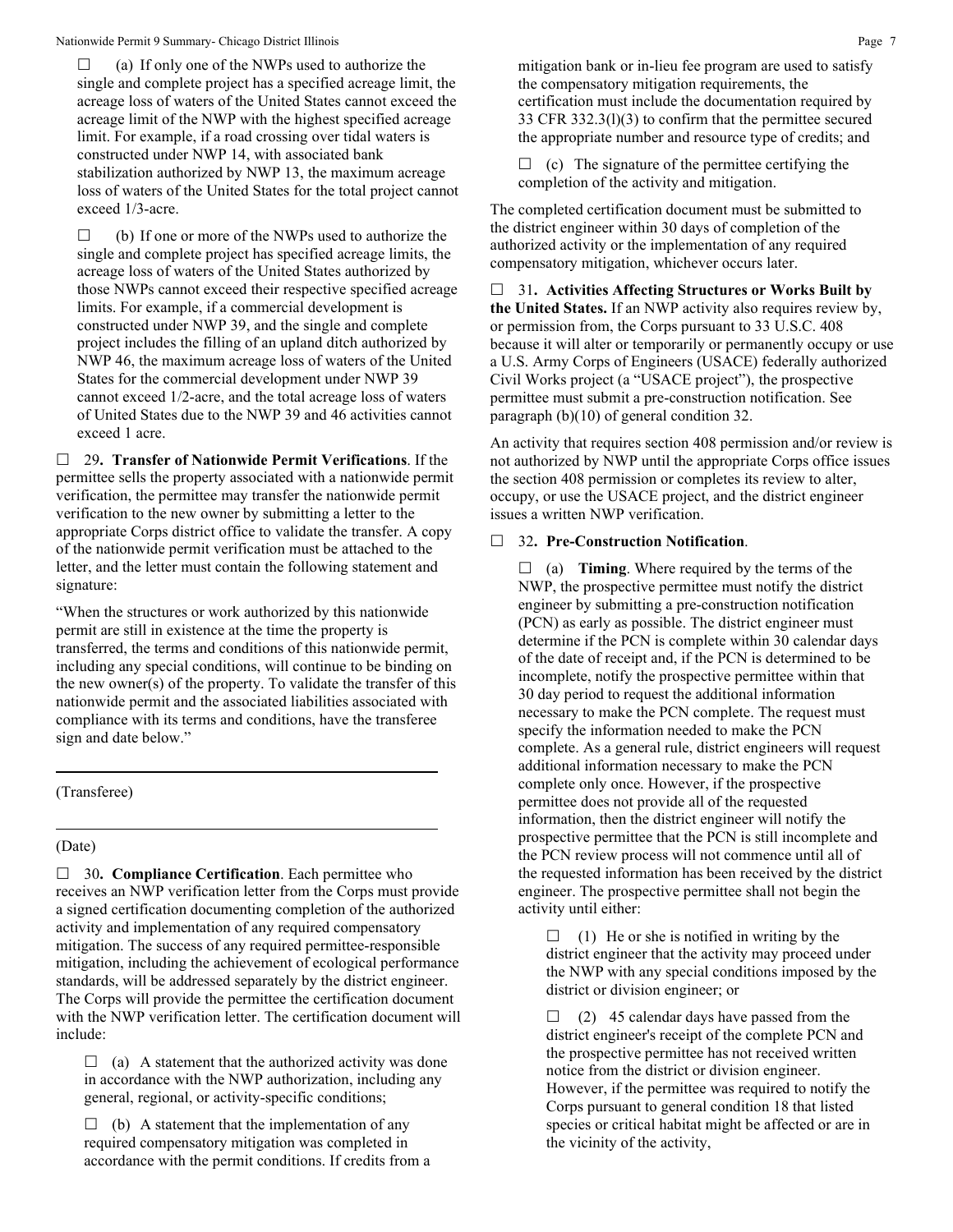or to notify the Corps pursuant to general condition 20 that the activity might have the potential to cause effects to historic properties, the permittee cannot begin the activity until receiving written notification from the Corps that there is "no effect" on listed species or "no potential to cause effects" on historic properties, or that any consultation required under Section 7 of the Endangered Species Act (see 33 CFR 330.4(f)) and/or section 106 of the National Historic Preservation Act (see 33 CFR 330.4(g)) has been completed. If the proposed activity requires a written waiver to exceed specified limits of an NWP, the permittee may not begin the activity until the district engineer issues the waiver. If the district or division engineer notifies the permittee in writing that an individual permit is required within 45 calendar days of receipt of a complete PCN, the permittee cannot begin the activity until an individual permit has been obtained. Subsequently, the permittee's right to proceed under the NWP may be modified, suspended, or revoked only in accordance with the procedure set forth in 33 CFR 330.5(d)(2).

 (b) **Contents of Pre-Construction Notification**. The PCN must be in writing and include the following information:

 $\Box$  (1) Name, address and telephone numbers of the prospective permittee;

 $\Box$  (2) Location of the proposed activity;

 $\Box$  (3) Identify the specific NWP or NWP(s) the prospective permittee wants to use to authorize the proposed activity;

 $\Box$  (4) (i) A description of the proposed activity; the activity's purpose; direct and indirect adverse environmental effects the activity would cause, including the anticipated amount of loss of wetlands, other special aquatic sites, and other waters expected to result from the NWP activity, in acres, linear feet, or other appropriate unit of measure; a description of any proposed mitigation measures intended to reduce the adverse environmental effects caused by the proposed activity; and any other NWP(s), regional general permit(s), or individual permit(s) used or intended to be used to authorize any part of the proposed project or any related activity, including other separate and distant crossings for linear projects that require Department of the Army authorization but do not require pre-construction notification. The description of the proposed activity and any proposed mitigation measures should be sufficiently detailed to allow the district engineer to determine that the adverse environmental effects of the activity will be no more than minimal and to determine the need for compensatory mitigation or other mitigation measures.

 $\Box$  (ii) For linear projects where one or more single and complete crossings require preconstruction notification, the PCN must include the quantity of anticipated losses of wetlands, other special aquatic sites, and other waters for

each single and complete crossing of those wetlands, other special aquatic sites, and other waters (including those single and complete crossings authorized by NWP but do not require PCNs). This information will be used by the district engineer to evaluate the cumulative adverse environmental effects of the proposed linear project, and does not change those non-PCN NWP activities into NWP PCNs.

 $\Box$  (iii) Sketches should be provided when necessary to show that the activity complies with the terms of the NWP. (Sketches usually clarify the activity and when provided results in a quicker decision. Sketches should contain sufficient detail to provide an illustrative description of the proposed activity (e.g., a conceptual plan), but do not need to be detailed engineering plans);

 $\Box$  (5) The PCN must include a delineation of wetlands, other special aquatic sites, and other waters, such as lakes and ponds, perennial, and intermittent, on the project site. Wetland delineations must be prepared in accordance with the current method required by the Corps. The permittee may ask the Corps to delineate the special aquatic sites and other waters on the project site, but there may be a delay if the Corps does the delineation, especially if the project site is large or contains many wetlands, other special aquatic sites, and other waters. Furthermore, the 45-day period will not start until the delineation has been submitted to or completed by the Corps, as appropriate;

 $\Box$  (6) If the proposed activity will result in the loss of greater than 1/10-acre of wetlands or 3/100 acre of stream bed and a PCN is required, the prospective permittee must submit a statement describing how the mitigation requirement will be satisfied, or explaining why the adverse environmental effects are no more than minimal and why compensatory mitigation should not be required. As an alternative, the prospective permittee may submit a conceptual or detailed mitigation plan.

 $\Box$  (7) For non-federal permittees, if any listed species (or species proposed for listing) or designated critical habitat (or critical habitat proposed for such designation) might be affected or is in the vicinity of the activity, or if the activity is located in designated critical habitat (or critical habitat proposed for such designation), the PCN must include the name(s) of those endangered or threatened species (or species proposed for listing) that might be affected by the proposed activity or utilize the designated critical habitat (or critical habitat proposed for such designation) that might be affected by the proposed activity. For NWP activities that require pre-construction notification, Federal permittees must provide documentation demonstrating compliance with the Endangered Species Act;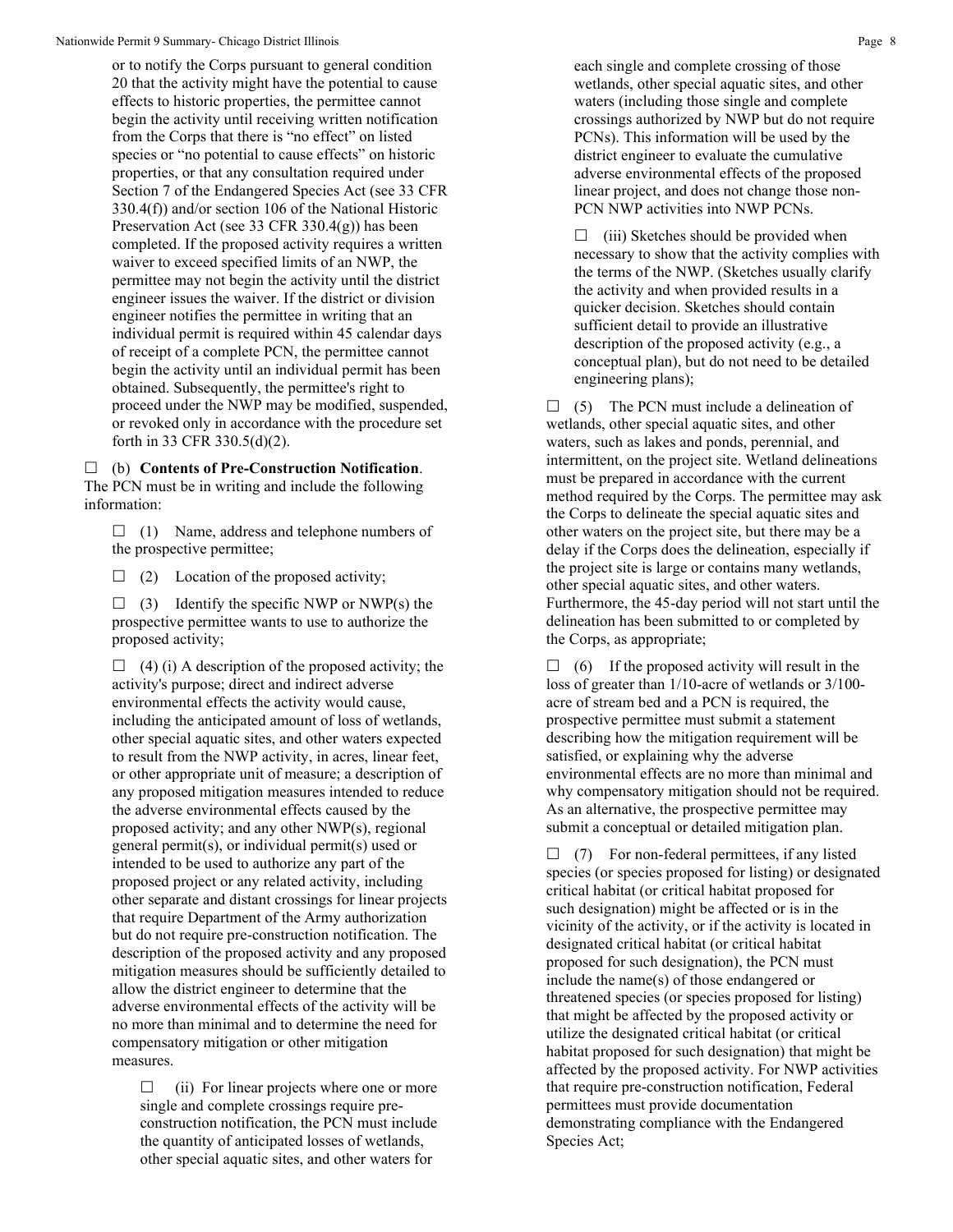$\Box$  (8) For non-federal permittees, if the NWP activity might have the potential to cause effects to a historic property listed on, determined to be eligible for listing on, or potentially eligible for listing on, the National Register of Historic Places, the PCN must state which historic property might have the potential to be affected by the proposed activity or include a vicinity map indicating the location of the historic property. For NWP activities that require preconstruction notification, Federal permittees must provide documentation demonstrating compliance with section 106 of the National Historic Preservation Act;

 $\Box$  (9) For an activity that will occur in a component of the National Wild and Scenic River System, or in a river officially designated by Congress as a "study river" for possible inclusion in the system while the river is in an official study status, the PCN must identify the Wild and Scenic River or the "study river" (see general condition 16); and

 $\Box$  (10) For an NWP activity that requires permission from, or review by, the Corps pursuant to 33 U.S.C. 408 because it will alter or temporarily or permanently occupy or use a U.S. Army Corps of Engineers federally authorized civil works project, the pre-construction notification must include a statement confirming that the project proponent has submitted a written request for section 408 permission from, or review by, the Corps office having jurisdiction over that USACE project.

 (c) **Form of Pre-Construction Notification.** The nationwide permit pre-construction notification form (Form ENG 6082) should be used for NWP PCNs. A letter containing the required information may also be used. Applicants may provide electronic files of PCNs and supporting materials if the district engineer has established tools and procedures for electronic submittals.

## (d) **Agency Coordination**:

 $\Box$  (1) The district engineer will consider any comments from Federal and state agencies concerning the proposed activity's compliance with the terms and conditions of the NWPs and the need for mitigation to reduce the activity's adverse environmental effects so that they are no more than minimal.

 $\Box$  (2) Agency coordination is required for:

i) All NWP activities that require preconstruction notification and result in the loss of greater than 1/2-acre of waters of the United States;

ii) NWP 13 activities in excess of 500 linear feet, fills greater than one cubic yard per running foot, or involve discharges of dredged or fill material into special aquatic sites; and

(iii) NWP 54 activities in excess of 500 linear feet, or that extend into the waterbody more than

30 feet from the mean low water line in tidal waters or the ordinary high water mark in the Great Lakes.

 $\Box$  (3) When agency coordination is required, the district engineer will immediately provide (e.g., via email, facsimile transmission, overnight mail, or other expeditious manner) a copy of the complete PCN to the appropriate Federal or state offices (FWS, state natural resource or water quality agency, EPA, and, if appropriate, the NMFS). With the exception of NWP 37, these agencies will have 10 calendar days from the date the material is transmitted to notify the district engineer via telephone, facsimile transmission, or email that they intend to provide substantive, site-specific comments. The comments must explain why the agency believes the adverse environmental effects will be more than minimal. If so contacted by an agency, the district engineer will wait an additional 15 calendar days before making a decision on the pre-construction notification. The district engineer will fully consider agency comments received within the specified time frame concerning the proposed activity's compliance with the terms and conditions of the NWPs, including the need for mitigation to ensure that the net adverse environmental effects of the proposed activity are no more than minimal. The district engineer will provide no response to the resource agency, except as provided below. The district engineer will indicate in the administrative record associated with each preconstruction notification that the resource agencies' concerns were considered. For NWP 37, the emergency watershed protection and rehabilitation activity may proceed immediately in cases where there is an unacceptable hazard to life or a significant loss of property or economic hardship will occur. The district engineer will consider any comments received to decide whether the NWP 37 authorization should be modified, suspended, or revoked in accordance with the procedures at 33 CFR 330.5.

 $\Box$  (4) In cases of where the prospective permittee is not a Federal agency, the district engineer will provide a response to NMFS within 30 calendar days of receipt of any Essential Fish Habitat conservation recommendations, as required by section 305(b)(4)(B) of the Magnuson-Stevens Fishery Conservation and Management Act.

 $\Box$  (5) Applicants are encouraged to provide the Corps with either electronic files or multiple copies of pre-construction notifications to expedite agency coordination.

## **C. District Engineer's Decision**

 $\Box$  1. In reviewing the PCN for the proposed activity, the district engineer will determine whether the activity authorized by the NWP will result in more than minimal individual or cumulative adverse environmental effects or may be contrary to the public interest. If a project proponent requests authorization by a specific NWP, the district engineer should issue the NWP verification for that activity if it meets the terms and conditions of that NWP,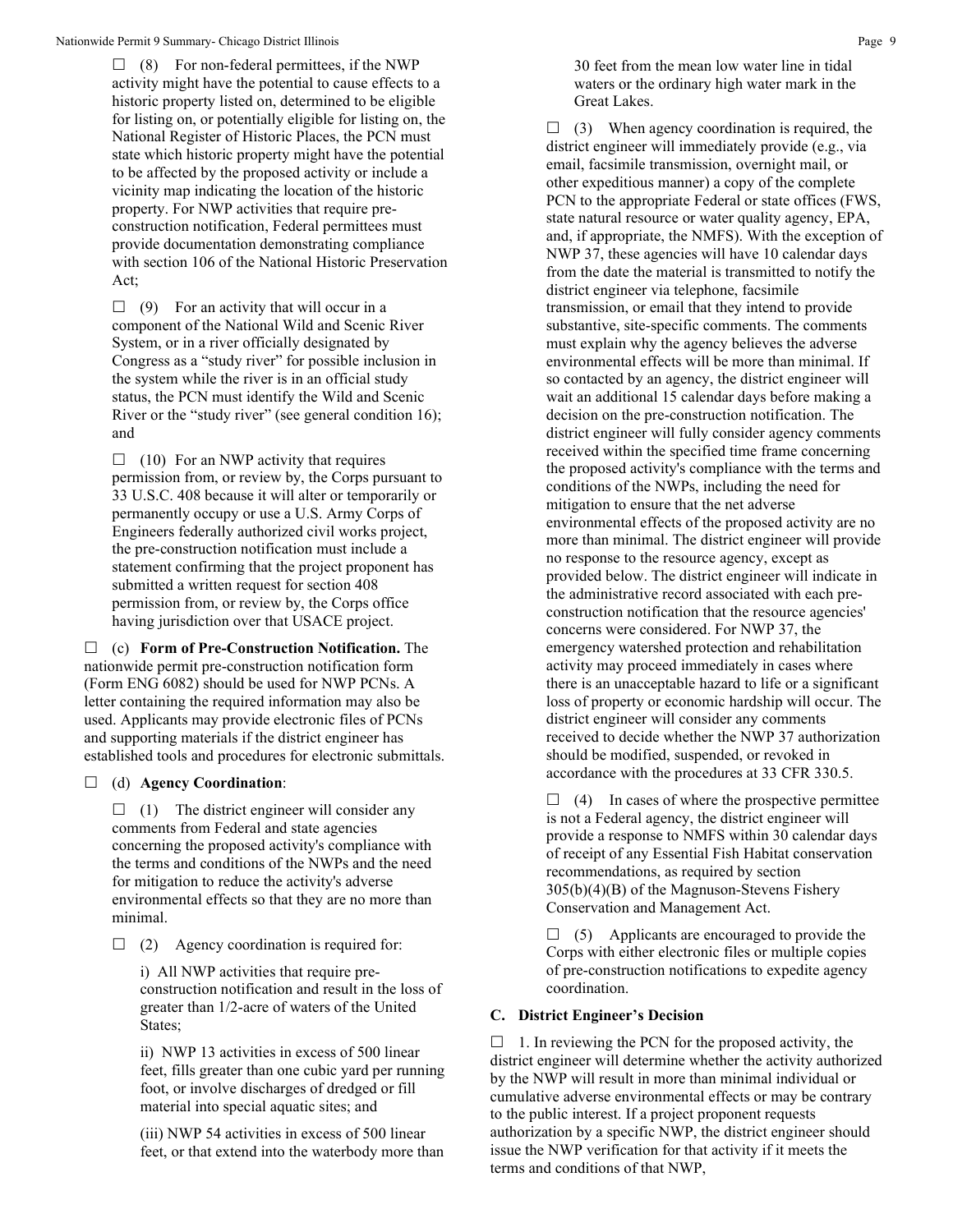#### Nationwide Permit 9 Summary- Chicago District Illinois **Page 10** National Research of Page 10

unless he or she determines, after considering mitigation, that the proposed activity will result in more than minimal individual and cumulative adverse effects on the aquatic environment and other aspects of the public interest and exercises discretionary authority to require an individual permit for the proposed activity. For a linear project, this determination will include an evaluation of the single and complete crossings of waters of the United States that require PCNs to determine whether they individually satisfy the terms and conditions of the NWP(s), as well as the cumulative effects caused by all of the crossings of waters of the United States authorized by NWP.

If an applicant requests a waiver of an applicable limit, as provided for in NWPs 13, 36, or 54, the district engineer will only grant the waiver upon a written determination that the NWP activity will result in only minimal individual and cumulative adverse environmental effects.

 $\Box$  2. When making minimal adverse environmental effects determinations the district engineer will consider the direct and indirect effects caused by the NWP activity. He or she will also consider the cumulative adverse environmental effects caused by activities authorized by NWP and whether those cumulative adverse environmental effects are no more than minimal. The district engineer will also consider site specific factors, such as the environmental setting in the vicinity of the NWP activity, the type of resource that will be affected by the NWP activity, the functions provided by the aquatic resources that will be affected by the NWP activity, the degree or magnitude to which the aquatic resources perform those functions, the extent that aquatic resource functions will be lost as a result of the NWP activity (e.g., partial or complete loss), the duration of the adverse effects (temporary or permanent), the importance of the aquatic resource functions to the region (e.g., watershed or ecoregion), and mitigation required by the district engineer. If an appropriate functional or condition assessment method is available and practicable to use, that assessment method may be used by the district engineer to assist in the minimal adverse environmental effects determination. The district engineer may add case-specific special conditions to the NWP authorization to address site-specific environmental concerns.

 $\Box$  3. If the proposed activity requires a PCN and will result in a loss of greater than 1/10-acre of wetlands or 3/100 acre of stream bed, the prospective permittee should submit a mitigation proposal with the PCN. Applicants may also propose compensatory mitigation for NWP activities with smaller impacts, or for impacts to other types of waters. The district engineer will consider any proposed compensatory mitigation or other mitigation measures the applicant has included in the proposal in determining whether the net adverse environmental effects of the proposed activity are no more than minimal. The compensatory mitigation proposal may be either conceptual or detailed. If the district engineer determines that the activity complies with the terms and conditions of the NWP and that the adverse environmental effects are no more than minimal, after considering mitigation, the district engineer will notify the permittee and include any activity-specific conditions in the NWP verification the district engineer deems necessary. Conditions for compensatory mitigation requirements must comply with the appropriate provisions at  $33 \text{ CFR } 332.3(k)$ . The district engineer must

approve the final mitigation plan before the permittee commences work in waters of the United States, unless the district engineer determines that prior approval of the final mitigation plan is not practicable or not necessary to ensure timely completion of the required compensatory mitigation. If the prospective permittee elects to submit a compensatory mitigation plan with the PCN, the district engineer will expeditiously review the proposed compensatory mitigation plan. The district engineer must review the proposed compensatory mitigation plan within 45 calendar days of receiving a complete PCN and determine whether the proposed mitigation would ensure that the NWP activity results in no more than minimal adverse environmental effects. If the net adverse environmental effects of the NWP activity (after consideration of the mitigation proposal) are determined by the district engineer to be no more than minimal, the district engineer will provide a timely written response to the applicant. The response will state that the NWP activity can proceed under the terms and conditions of the NWP, including any activity-specific conditions added to the NWP authorization by the district engineer.

 $\Box$  4. If the district engineer determines that the adverse environmental effects of the proposed activity are more than minimal, then the district engineer will notify the applicant either: (a) That the activity does not qualify for authorization under the NWP and instruct the applicant on the procedures to seek authorization under an individual permit; (b) that the activity is authorized under the NWP subject to the applicant's submission of a mitigation plan that would reduce the adverse environmental effects so that they are no more than minimal; or (c) that the activity is authorized under the NWP with specific modifications or conditions. Where the district engineer determines that mitigation is required to ensure no more than minimal adverse environmental effects, the activity will be authorized within the 45-day PCN period (unless additional time is required to comply with general conditions 18, 20, and/or 31), with activity-specific conditions that state the mitigation requirements. The authorization will include the necessary conceptual or detailed mitigation plan or a requirement that the applicant submit a mitigation plan that would reduce the adverse environmental effects so that they are no more than minimal. When compensatory mitigation is required, no work in waters of the United States may occur until the district engineer has approved a specific mitigation plan or has determined that prior approval of a final mitigation plan is not practicable or not necessary to ensure timely completion of the required compensatory mitigation.

#### D. **Further Information**

1. District engineers have authority to determine if an activity complies with the terms and conditions of an NWP.

2. NWPs do not obviate the need to obtain other federal, state, or local permits, approvals, or authorizations required by law.

3. NWPs do not grant any property rights or exclusive privileges.

4. NWPs do not authorize any injury to the property or rights of others.

5. NWPs do not authorize interference with any existing or proposed Federal project (see general condition 31).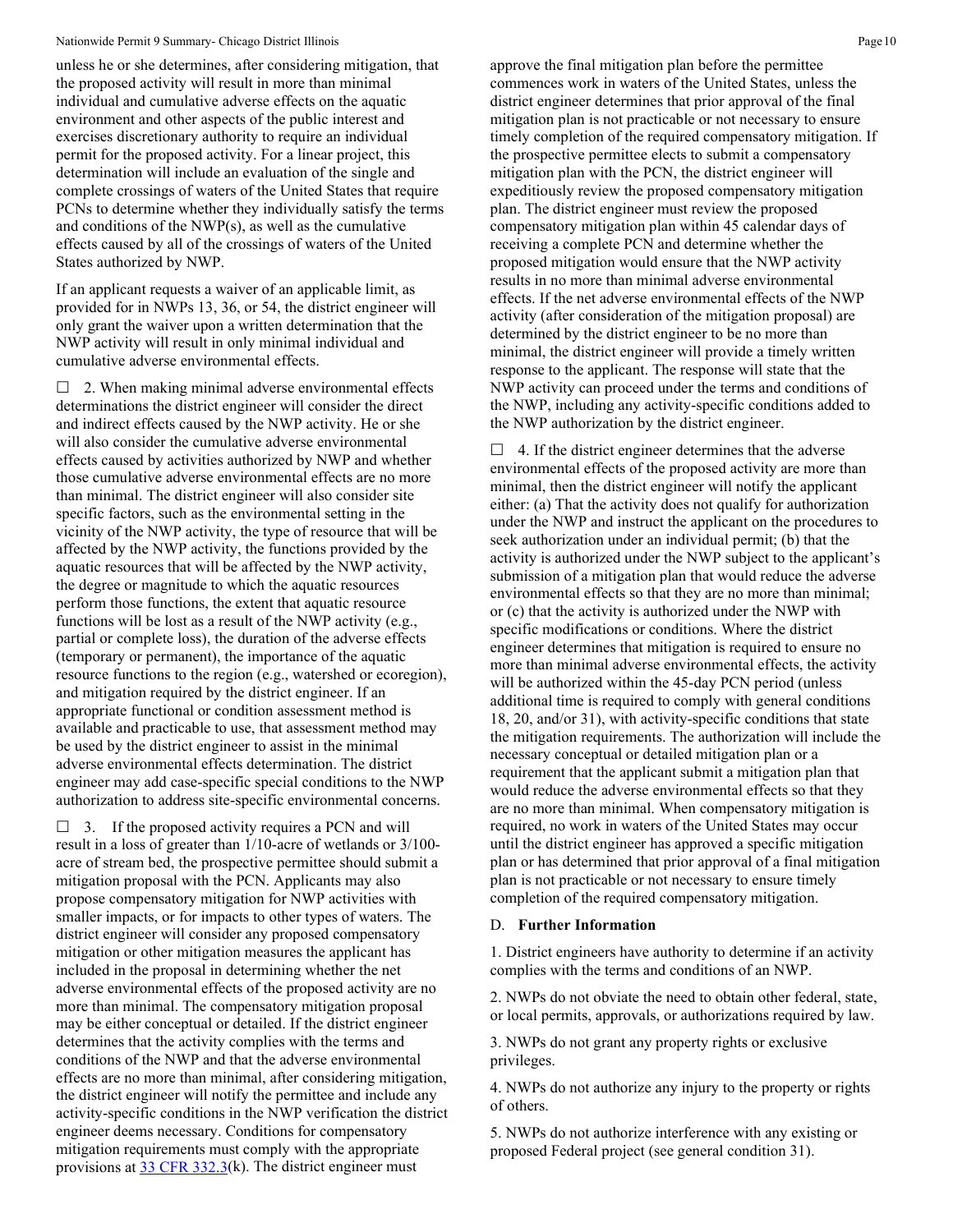#### E. **Definitions**

**Best management practices (BMPs)**: Policies, practices, procedures, or structures implemented to mitigate the adverse environmental effects on surface water quality resulting from development. BMPs are categorized as structural or nonstructural.

**Compensatory mitigation**: The restoration (re-establishment or rehabilitation), establishment (creation), enhancement, and/or in certain circumstances preservation of aquatic resources for the purposes of offsetting unavoidable adverse impacts which remain after all appropriate and practicable avoidance and minimization has been achieved.

**Currently serviceable**: Useable as is or with some maintenance, but not so degraded as to essentially require reconstruction.

**Direct effects**: Effects that are caused by the activity and occur at the same time and place.

**Discharge**: The term "discharge" means any discharge of dredged or fill material into waters of the United States.

**Ecological reference:** A model used to plan and design an aquatic habitat and riparian area restoration, enhancement, or establishment activity under NWP 27. An ecological reference may be based on the structure, functions, and dynamics of an aquatic habitat type or a riparian area type that currently exists in the region where the proposed NWP 27 activity is located. Alternatively, an ecological reference may be based on a conceptual model for the aquatic habitat type or riparian area type to be restored, enhanced, or established as a result of the proposed NWP 27 activity. An ecological reference takes into account the range of variation of the aquatic habitat type or riparian area type in the region.

**Enhancement**: The manipulation of the physical, chemical, or biological characteristics of an aquatic resource to heighten, intensify, or improve a specific aquatic resource function(s). Enhancement results in the gain of selected aquatic resource function(s), but may also lead to a decline in other aquatic resource function(s). Enhancement does not result in a gain in aquatic resource area.

**Establishment (creation):** The manipulation of the physical, chemical, or biological characteristics present to develop an aquatic resource that did not previously exist at an upland site. Establishment results in a gain in aquatic resource area.

**High Tide Line**: The line of intersection of the land with the water's surface at the maximum height reached by a rising tide. The high tide line may be determined, in the absence of actual data, by a line of oil or scum along shore objects, a more or less continuous deposit of fine shell or debris on the foreshore or berm, other physical markings or characteristics, vegetation lines, tidal gages, or other suitable means that delineate the general height reached by a rising tide. The line encompasses spring high tides and other high tides that occur with periodic frequency but does not include storm surges in which there is a departure from the normal or predicted reach of the tide due to the piling up of water against a coast by strong winds such as those accompanying a hurricane or other intense storm.

**Historic Property**: Any prehistoric or historic district, site (including archaeological site), building, structure, or other object included in, or eligible for inclusion in, the National Register of Historic Places maintained by the Secretary of the Interior. This term includes artifacts, records, and remains that are related to and located within such properties. The term includes properties of traditional religious and cultural importance to an Indian tribe or Native Hawaiian organization and that meet the National Register criteria (36 CFR part 60).

**Independent utility**: A test to determine what constitutes a single and complete non-linear project in the Corps Regulatory Program. A project is considered to have independent utility if it would be constructed absent the construction of other projects in the project area. Portions of a multi-phase project that depend upon other phases of the project do not have independent utility. Phases of a project that would be constructed even if the other phases were not built can be considered as separate single and complete projects with independent utility.

**Indirect effects**: Effects that are caused by the activity and are later in time or farther removed in distance, but are still reasonably foreseeable.

**Loss of waters of the United States**: Waters of the United States that are permanently adversely affected by filling, flooding, excavation, or drainage because of the regulated activity. The loss of stream bed includes the acres of stream bed that are permanently adversely affected by filling or excavation because of the regulated activity. Permanent adverse effects include permanent discharges of dredged or fill material that change an aquatic area to dry land, increase the bottom elevation of a waterbody, or change the use of a waterbody. The acreage of loss of waters of the United States is a threshold measurement of the impact to jurisdictional waters for determining whether a project may qualify for an NWP; it is not a net threshold that is calculated after considering compensatory mitigation that may be used to offset losses of aquatic functions and services. Waters of the United States temporarily filled, flooded, excavated, or drained, but restored to pre-construction contours and elevations after construction, are not included in the measurement of loss of waters of the United States. Impacts resulting from activities that do not require Department of the Army authorization, such as activities eligible for exemptions under section 404(f) of the Clean Water Act, are not considered when calculating the loss of waters of the United States.

**Navigable waters:** Waters subject to section 10 of the Rivers and Harbors Act of 1899. These waters are defined at 33 CFR part 329.

**Non-tidal wetland**: A non-tidal wetland is a wetland that is not subject to the ebb and flow of tidal waters. Non-tidal wetlands contiguous to tidal Start Printed Page 57394waters are located landward of the high tide line (i.e., spring high tide line).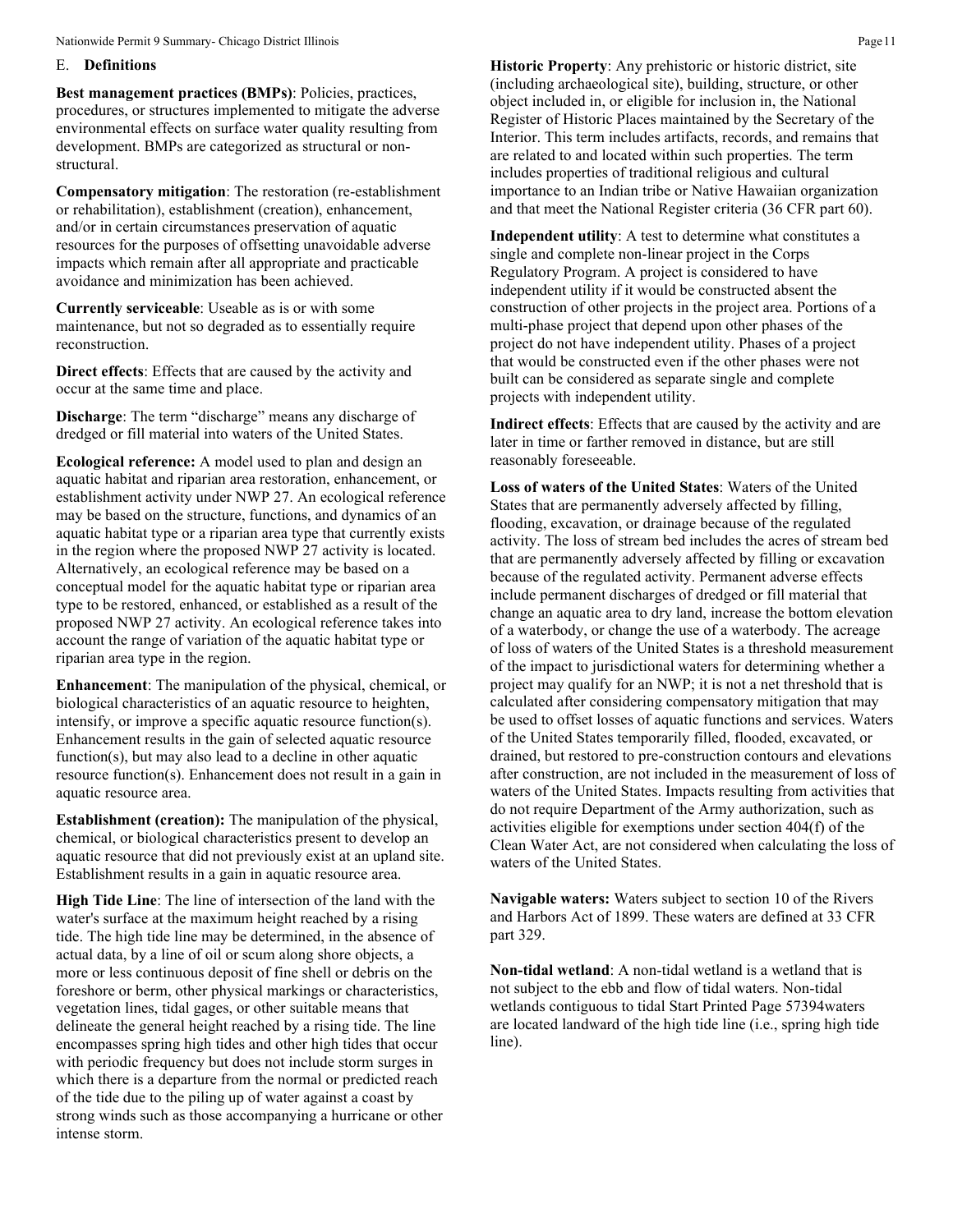#### Nationwide Permit 9 Summary- Chicago District Illinois **Page 12** Page 12

**Open water:** For purposes of the NWPs, an open water is any area that in a year with normal patterns of precipitation has water flowing or standing above ground to the extent that an ordinary high water mark can be determined. Aquatic vegetation within the area of flowing or standing water is either non-emergent, sparse, or absent. Vegetated shallows are considered to be open waters. Examples of "open waters" include rivers, streams, lakes, and ponds.

**Ordinary High Water Mark**: The term ordinary high water mark means that line on the shore established by the fluctuations of water and indicated by physical characteristics such as a clear, natural line impressed on the bank, shelving, changes in the character of soil, destruction of terrestrial vegetation, the presence of litter and debris, or other appropriate means that consider the characteristics of the surrounding areas.

**Perennial stream**: A perennial stream has surface water flowing continuously year-round during a typical year.

**Practicable**: Available and capable of being done after taking into consideration cost, existing technology, and logistics in light of overall project purposes.

**Pre-construction notification:** A request submitted by the project proponent to the Corps for confirmation that a particular activity is authorized by nationwide permit. The request may be a permit application, letter, or similar document that includes information about the proposed work and its anticipated environmental effects. Pre-construction notification may be required by the terms and conditions of a nationwide permit, or by regional conditions. A preconstruction notification may be voluntarily submitted in cases where pre-construction notification is not required and the project proponent wants confirmation that the activity is authorized by nationwide permit.

**Preservation**: The removal of a threat to, or preventing the decline of, aquatic resources by an action in or near those aquatic resources. This term includes activities commonly associated with the protection and maintenance of aquatic resources through the implementation of appropriate legal and physical mechanisms. Preservation does not result in a gain of aquatic resource area or functions.

**Re-establishment**: The manipulation of the physical, chemical, or biological characteristics of a site with the goal of returning natural/historic functions to a former aquatic resource. Re-establishment results in rebuilding a former aquatic resource and results in a gain in aquatic resource area and functions.

**Rehabilitation**: The manipulation of the physical, chemical, or biological characteristics of a site with the goal of repairing natural/historic functions to a degraded aquatic resource. Rehabilitation results in a gain in aquatic resource function, but does not result in a gain in aquatic resource area.

**Restoration**: The manipulation of the physical, chemical, or biological characteristics of a site with the goal of returning natural/historic functions to a former or degraded aquatic resource. For the purpose of tracking net gains in aquatic resource area, restoration is divided into two categories: Reestablishment and rehabilitation.

**Riffle and pool complex**: Riffle and pool complexes are special aquatic sites under the 404(b)(1) Guidelines. Riffle and pool complexes sometimes characterize steep gradient sections of streams. Such stream sections are recognizable by their hydraulic characteristics. The rapid movement of water over a course substrate in riffles results in a rough flow, a turbulent surface, and high dissolved oxygen levels in the water. Pools are deeper areas associated with riffles. A slower stream velocity, a streaming flow, a smooth surface, and a finer substrate characterize pools.

**Riparian areas**: Riparian areas are lands next to streams, lakes, and estuarine-marine shorelines. Riparian areas are transitional between terrestrial and aquatic ecosystems, through which surface and subsurface hydrology connects riverine, lacustrine, estuarine, and marine waters with their adjacent wetlands, non-wetland waters, or uplands. Riparian areas provide a variety of ecological functions and services and help improve or maintain local water quality. (See general condition 23.)

**Shellfish seeding**: The placement of shellfish seed and/or suitable substrate to increase shellfish production. Shellfish seed consists of immature individual shellfish or individual shellfish attached to shells or shell fragments (i.e., spat on shell). Suitable substrate may consist of shellfish shells, shell fragments, or other appropriate materials placed into waters for shellfish habitat.

**Single and complete linear project:** A linear project is a project constructed for the purpose of getting people, goods, or services from a point of origin to a terminal point, which often involves multiple crossings of one or more waterbodies at separate and distant locations. The term "single and complete project" is defined as that portion of the total linear project proposed or accomplished by one owner/developer or partnership or other association of owners/developers that includes all crossings of a single water of the United States (i.e., a single waterbody) at a specific location. For linear projects crossing a single or multiple waterbodies several times at separate and distant locations, each crossing is considered a single and complete project for purposes of NWP authorization. However, individual channels in a braided stream or river, or individual arms of a large, irregularly shaped wetland or lake, etc., are not separate waterbodies, and crossings of such features cannot be considered separately.

**Single and complete non-linear project**: For non-linear projects, the term "single and complete project" is defined at 33 CFR 330.2(i) as the total project proposed or accomplished by one owner/developer or partnership or other association of owners/developers. A single and complete non-linear project must have independent utility (see definition of "independent utility"). Single and complete non-linear projects may not be "piecemealed" to avoid the limits in an NWP authorization.

**Stormwater management:** Stormwater management is the mechanism for controlling stormwater runoff for the purposes of reducing downstream erosion, water quality degradation, and flooding and mitigating the adverse effects of changes in land use on the aquatic environment.